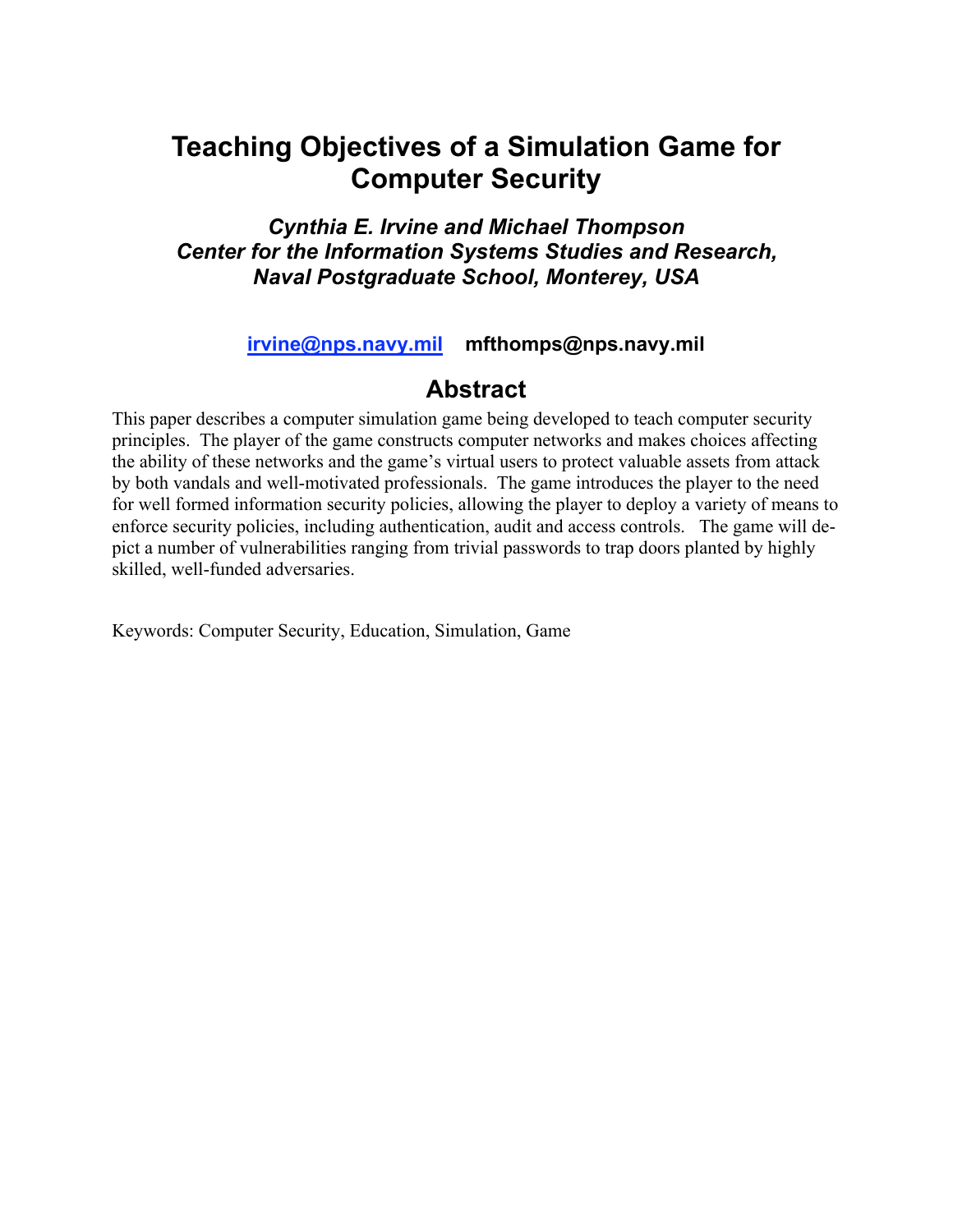## **Introduction**

The last several years have seen a tremendous increase in awareness of computer security threats and countermeasures. Ten years ago, if a mainstream periodical ran an article that mentioned computer vulnerabilities the novelty of making the news would create a stir in the computer security community. Today, grandmothers wonder if computer viruses are the source of their problems with "Web TV". Despite this increased awareness, users continue to select trivial passwords and network administrators routinely deploy systems without configuring them to reduce the risks of their being hijacked by children as platforms for engaging in vandalism against other systems. Further still, corporate and government policy makers often elect to deploy weak protection mechanisms in environments subject to potentially highly motivated hostile attacks. For example, the US General Accounting Office has again issued a failing grade to the security of most US Government computer systems (GAO, 2002). The increased awareness of computer security does not appear to translate into significant changes in behavior. The assumption in the work described in this paper is that much of the increased awareness of computer security is in the realm of hype and myth while in the real world most people don't give a second thought to less newsworthy yet consequential concerns. Examples of the latter are trivial password choices (CEO's and government leaders are notorious for these) and management decisions to connect critical networks to potentially hostile networks without a sound technical basis for trusting the associated protection mechanisms.

Education and training in computer security is often mundane and boring for both users and administrators. And some of the more critical conceptual issues are subtle, often eluding policy makers whose perceptions have been shaped by sensationalized accounts of "good hackers" and "bad hackers" engaged in a perpetual game of cat and mouse. A considerable amount of useful information has been published about the fundamental concepts of computer security (Brinkley, 1995; Pfleeger, 2003; Summers, 1997; Bishop, 2003), however sometimes people have to experience a problem in order to understand it. In addition, like many forms of engineering and medicine, the practice of computer security requires knowledge of the requisite facts as well as a tacit understanding of the art of security engineering. Computer security training and education can greatly benefit from an engaging means of presenting material that can potentially alter behavior of a broad audience including typical users and policy makers.

The remainder of this paper describes work to construct a commercial-quality game for teaching computer security concepts. The next section provides additional background regarding the educational program at the Naval Postgraduate School and motivation for the game. This is followed by a description of the elements of the game's underlying simulation and the way it will be played. We then discuss the information assurance concepts to be conveyed by the game. The worldviews and strategies applied in the game are presented followed by a summary.

# **A Game to Illustrate the Effects of Security Choices**

The Center for the Information Systems Studies and Research (CISR) at the Naval Postgraduate School has established a broad program in computer and network security education (Irvine, 1997; Irvine 2001). The program is founded on a core in traditional computer science that is extended by a progression of specialized courses and a broad set of research projects in information assurance. An objective of CISR has been improvement of information assurance education and training for the U.S. military and government.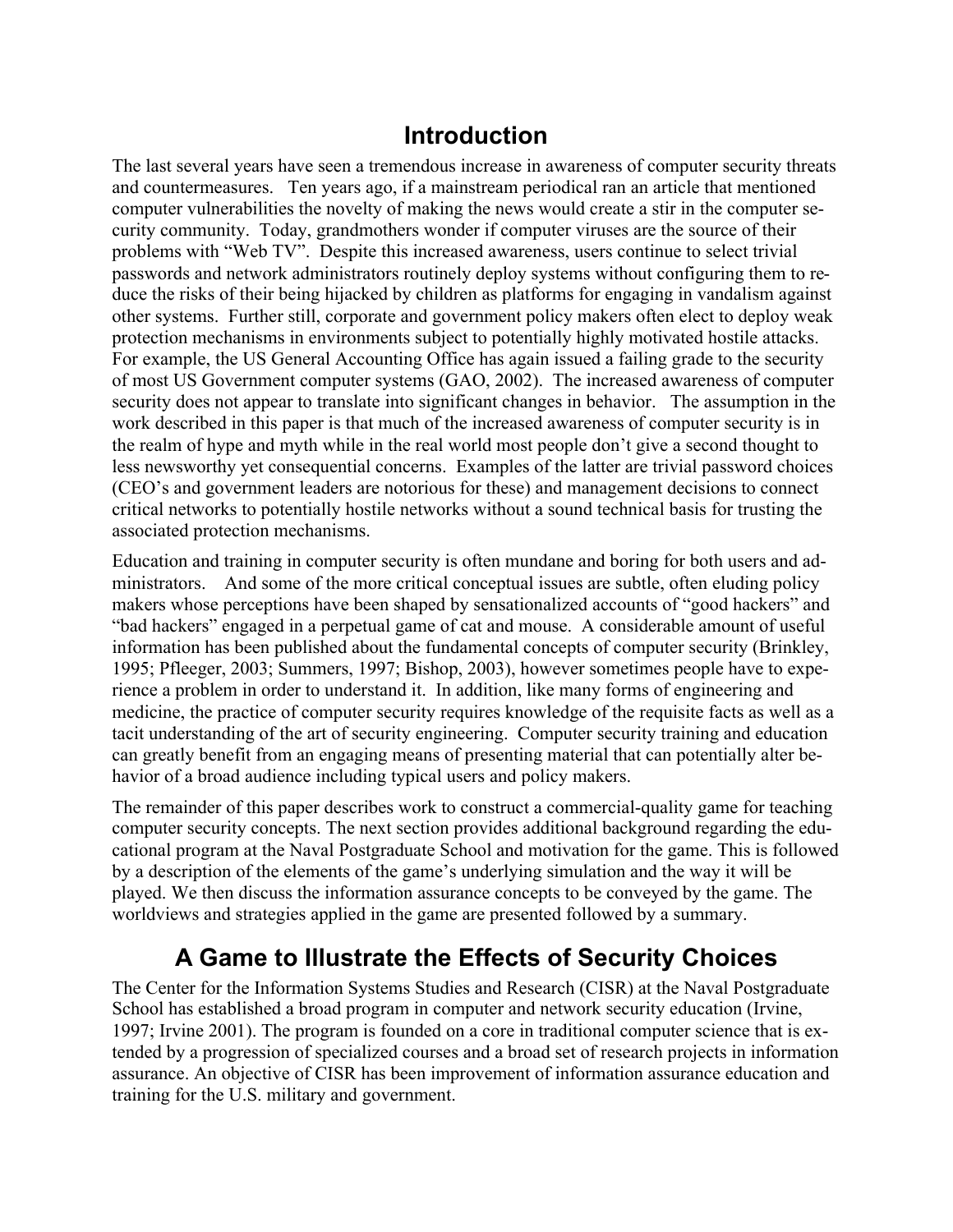Better materials are needed to convey the general concepts of computer and network security to a broad audience unaware of the routine measures that could be taken to improve the protection of sensitive and critical information. In addition, the combined tension between the need for continued higher education combined with a widely distributed work force presents challenges in the delivery of pedagogical material. CISR has sought ways to extend its educational program beyond the physical boundaries of the campus.

Training and education in information assurance can take many forms. A challenge is to create a tool that not only conveys information, but also teaches users how to apply that information in a variety of situations. Several choices are available:

- A homogeneously trained pool of computer network security personnel can be created. Unfortunately, this uniform target will make the adversary's job easier, since personnel would provide merely rote responses and can be expected to react similarly to an attack and to apply lowest-common-denominator security engineering techniques to system design and implementation.
- It can provide distributed management of educational content, depending upon local organizations to provide training. This will provide heterogeneity, however, there is a danger that some localities may be very weak.
- It can provide a set of uniform training on tools and techniques, and simultaneously build a cadre of personnel who understand what they are doing and have the background and concepts needed to adapt to changing conditions and apply internalized concepts to new architectures. This third approach has the salubrious effect of making systems more difficult targets to attack.

The third approach has been chosen and, as part of that effort, we are building a computer game based on computer security concepts. This strategy for enhancing CISR's ability to provide computer and network security education exploits an established market and the growing acceptance of computer games in education (Kirriemuir, 2002). The game will simulate a range of scenarios involving computer networks. An example scenario is a business enterprise (e.g., a pharmaceutical company) that possesses highly valuable assets within a computer network. In such a scenario, employees of the enterprise require on-line access to a variety of assets having different values, yet the assets must be protected from compromise. The game lies in the tension created by the competing goals of efficient and affordable access to assets and protection of assets from unauthorized disclosure or modification.

The security simulation game will allow players to assume one of two distinct game player roles: defender or attacker. The player assumes one role, and the computer (or eventually another player) will assume the other role. As the defender, the player will construct computer networks having components (e.g., workstations, servers, etc.) that contain assets of differing values. The player will make security-relevant decisions about the network components and their interconnections. The player will also make decisions that affect the behavior of a set of virtual "user" characters that perform other roles within the enterprise and must efficiently perform work for the player to succeed at the game. Hostile game characters include vandals, insiders (e.g., disgruntled users), incompetent users and professional attackers willing to make significant investments to compromise high-value assets. Attackers will employ technical exploits as well as social engineering. As an attacker, the player will assess the vulnerabilities of specific computer networks within the context of specific physical conditions, and then plan and execute attacks.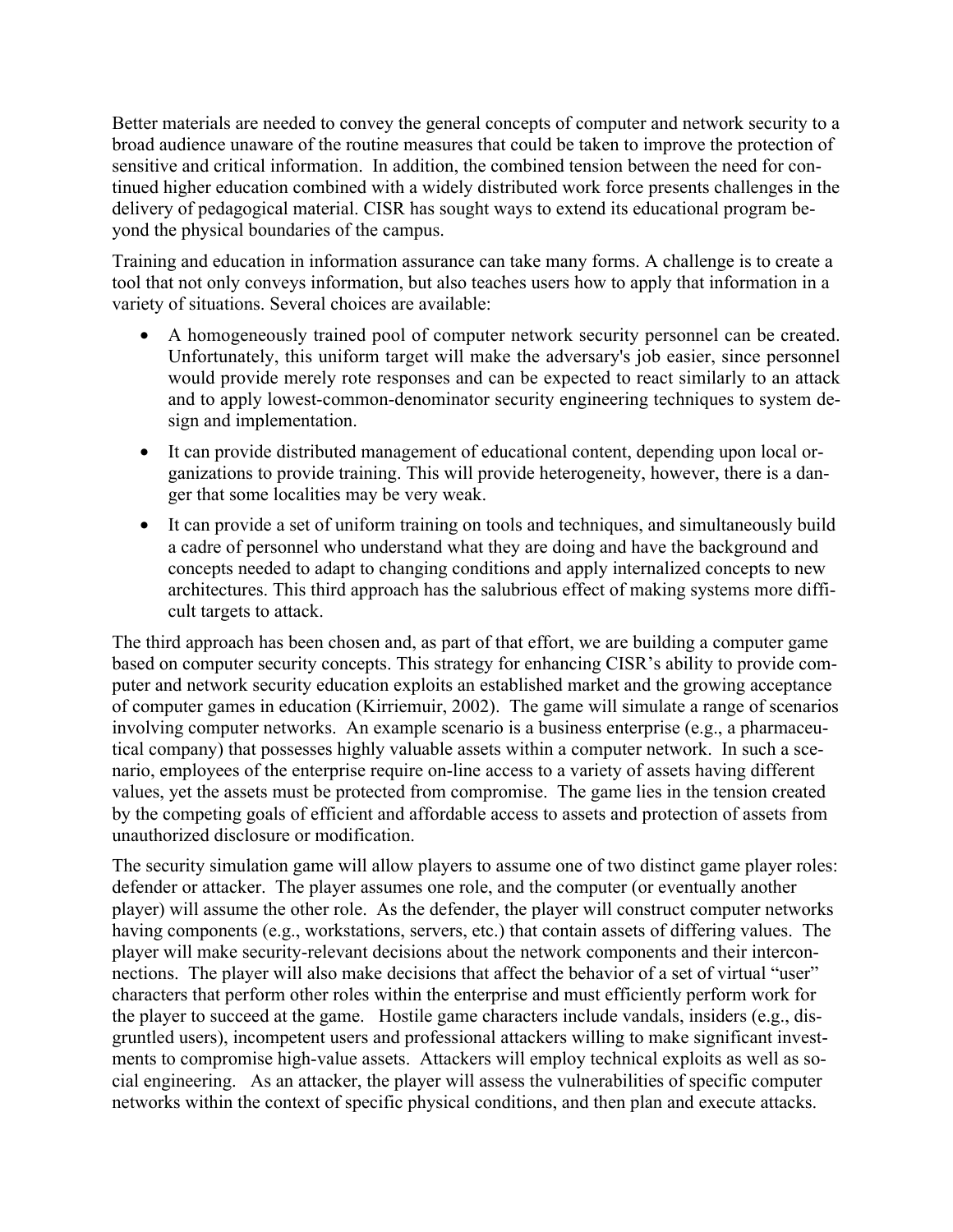For example, a player might exploit a software flaw to install a "trap door" that allows continued access the system even after the flaw is "patched".

## *Such A Game Exists: It is the Internet*

A flippant response to this description of a computer security simulation game is to observe that the game already exists in the form of the Internet. One need only hook a network to the Internet and many parts of the "defender" role are suddenly thrust upon you. Vandals appear out of thin air, well prepared to provide you with a few lessons in computer security. Similarly, the Internet offers ample opportunities to those who would prefer to play the role of the attacker. Besides the obvious legal and moral deterrents to treating other peoples' systems as a part of some large computer game, the "Internet as a game" approach to training and education has other limitations. The greatest limitation concerns the matter of motive, which very much drives the means by which an attacker will attempt to compromise assets, and correspondingly the types of protections that are effective. A currently popular exercise in the computer security field is the creation of *honey pots,* which are computer networks placed on the Internet for the purpose of observing the techniques employed by attackers. The theory is that by deploying various protection mechanisms as part of these honey pots, you can learn which defenses are effective. However, unless information assets with an equivalent value of a million dollars are managed on the honey pot, it is unlikely that the full range of available lessons in computer security will be experienced. Honey pots attract the adventurous and vandals. They are less likely to attract wellmotivated professionals who have conducted background research sufficient to indicate the value of information assets located within the honey pot. Thus these devices fail to illustrate attacks against high-value assets and do not illustrate to defenders the consequences of major losses.

A simulation game allows the player to experience the effects of security decisions (e.g., watch as the player-created virtual enterprise is looted because its "users" select trivial passwords) without taking the risks necessary to experience real loss, and without violating laws or established norms of behavior. A game can be configured to allow players to experience a wide variety of scenarios, and can be tuned by educators to complement lectures and illustrate specific points and concepts. An important question to be answered is whether the significant investment in a game will result in a high payoff in education, training, and awareness regarding information assurance concepts.

## *Can A Computer Security Game Be Fun and Educate?*

Research shows the value of play in learning environments for children and adults (Reiber, 1996). However, when confronted with the idea of a computer game based on computer security concepts, the typical response from computer security professions suggested that such a thing would not be interesting. How can you make a fun game out of passwords, encryption and "access control lists"? On the other hand, computer game developers reacted quite differently. They observed that if a game premised on the administration of a virtual amusement park (Ham, 2000) can become a best seller, then a virtual world of corporate spies, obnoxious vandals, trap doors and Trojan horses could well be compelling to game players. The game developers suggested that the security game take the form of a resource management game in which the player starts the game with some set of resources including a finite budget. In such a game, the player constructs a network to support an ever-growing enterprise, reaping the benefits of productive users, expending resources to make the users happy while balancing benefits of protecting their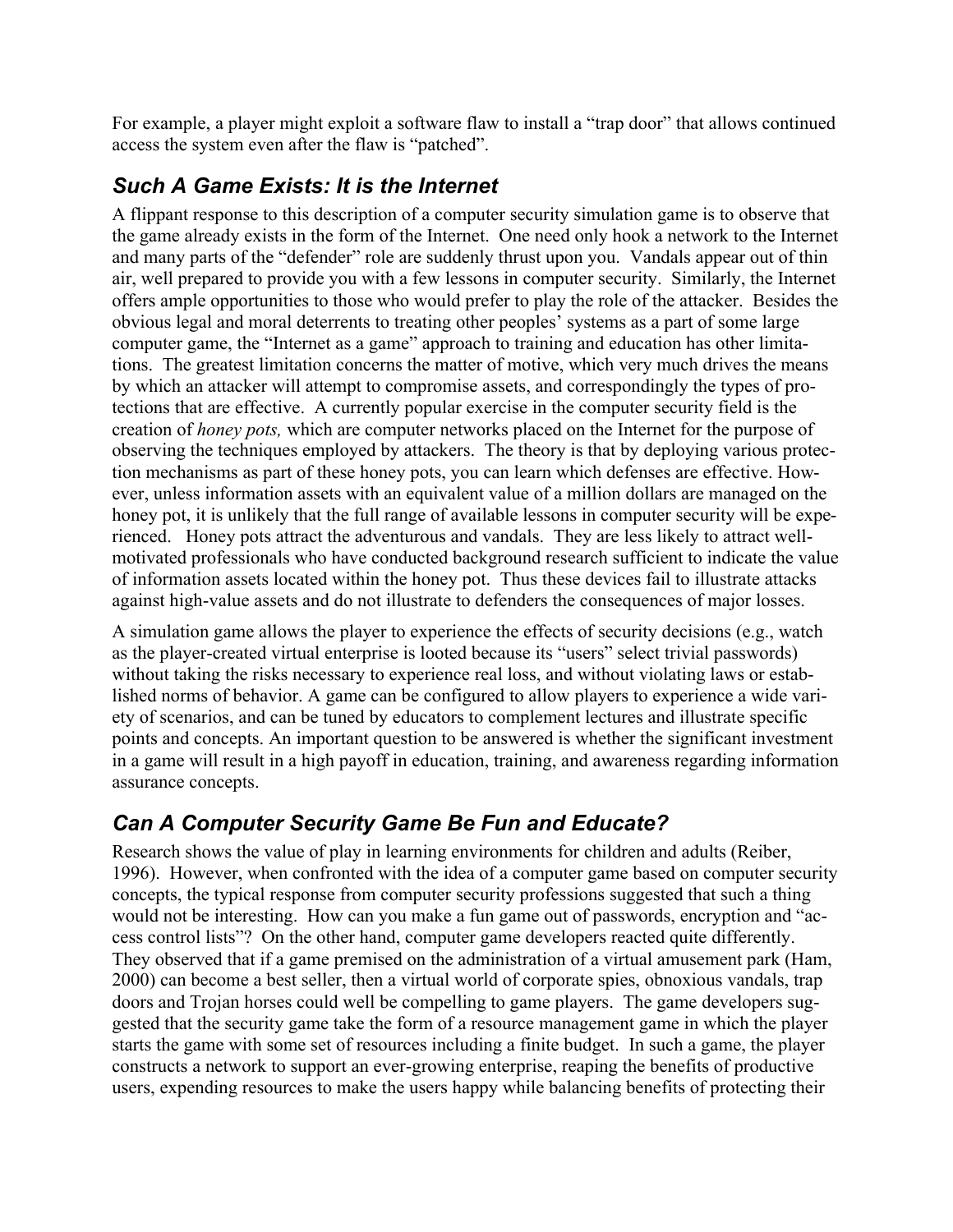assets against the risks of losing resources (e.g., time and money) to vandals and professional attackers.

Games are attractive because they challenge players, require the use of imagination, and satisfy the player's curiosity, thereby encouraging experiential and exploratory learning. The pedagogical advantages of games include their ability to motivate students and as a vehicle for conveying a large body of information (Kirriemuir, 2002).

## **Elements of the Game**

At the heart of the game are simulations that include several components: networks of interconnected components; virtual users attempting to accomplish work; and attackers who exploit vulnerabilities and weaknesses of the users (e.g., through "social engineering"). An overview illustration of the relationship between the network simulation and other game elements is illustrated in Figure 1.

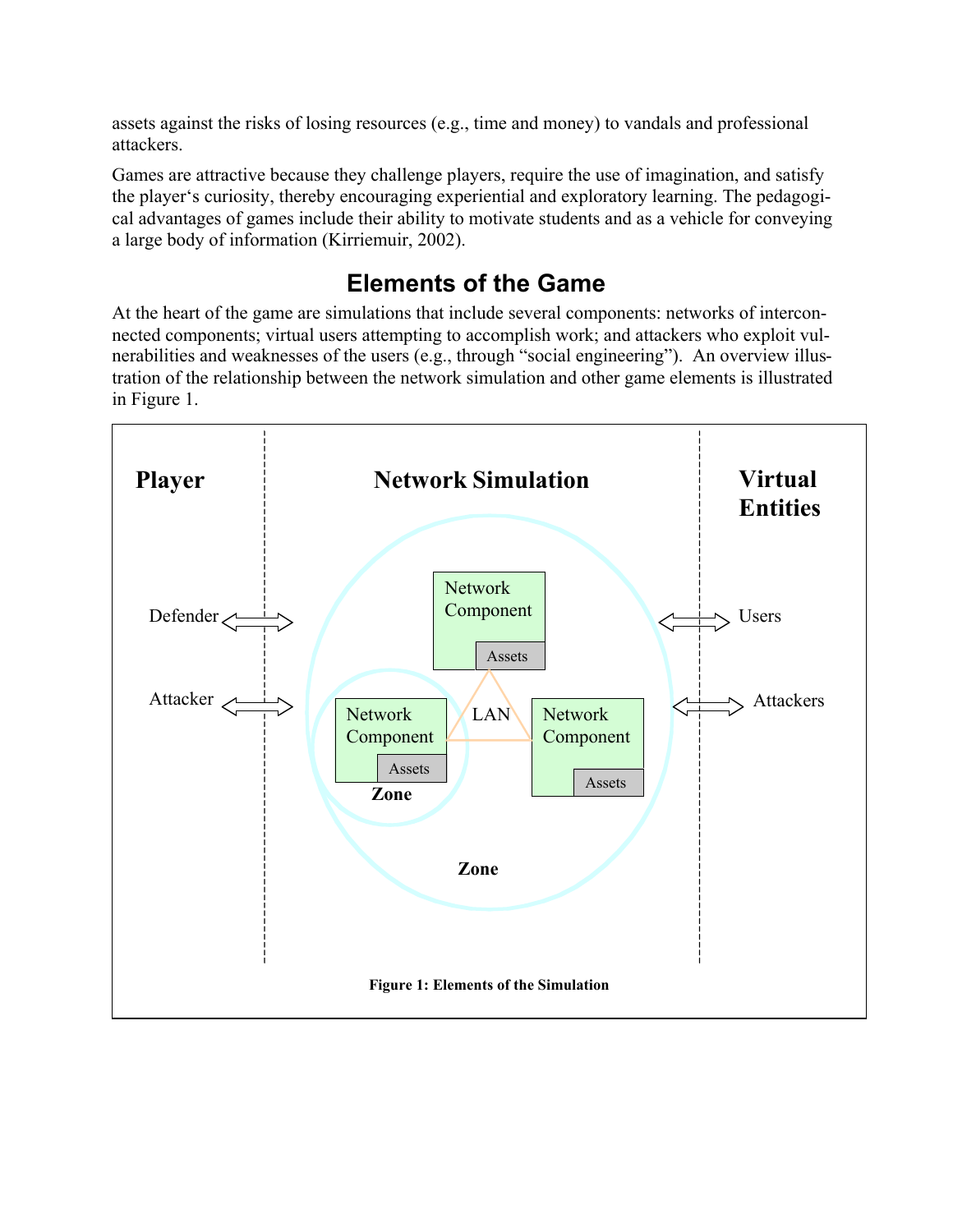## *Constructing a Network*

One goal of the game is to provide the player with some ability to engage in network construction, e.g., selecting and deploying new network components. Optimally, the game architecture will permit an evolution of the game implementation over time to support construction with components having less and less abstraction. Initially though, a fairly abstract set of components is defined with future extensibility built into the underlying architecture. Components have security properties and abstract functional properties. Security properties will include vulnerabilities such as flaws, Trojan horses and trap doors.

The player constructs the virtual network from network components; wire plants, and physical boundaries. Network components include workstations, servers and specialized components (e.g., firewalls, VPN gateways, etc.). Wire-plants include Ethernet LANs, the Internet, dedicated communication lines, etc. Servers include general-purpose file servers, e-mail servers and web servers.

Network components (e.g., workstations and servers) contain assets (viz., information having value). The network components also include applications that access the assets on behalf of users. Some applications include simulated human interfaces that can be invoked by the virtual users (e.g. the player's virtual "boss" or other "users"). In addition to simulated applications, network components include simulated operating system functions and mechanisms for enforcing security policies. All of these simulated software elements can potentially contain flaws or malicious software such as trap doors and Trojan horses.

Physical boundaries are called "zones". At any instant, each network component exists in one and only one zone. Wire plants (e.g., Ethernet LANs) can extend to multiple zones. Virtual users can enter and exit zones. Users can only physically access network components within the zone the user currently inhabits.

## *Keeping Virtual Users Happy and Productive*

The network is constructed for the benefit of virtual users who utilize it to store and access assets having different values.

During the game, virtual user entities will interact with the simulation. For example, users try to accomplish work (e.g., access assets necessary to do a particular job). Users entities also engage in behavior that affects the security of the network (e.g., choose poor passwords, unwittingly support social engineering attacks, introduce potentially malicious software into the system, etc.) When the game player has assumed the role of defender, virtual user entities can nag, harass and whine to the player with demands for more connectivity, more real-time data sharing and more applications.

## *Game Characters: Users and Attackers*

The behavior of the game's various virtual characters is defined by their goals. The following list enumerates the different character roles within the game.

• **Typical User** -- Just wants to do the job, and not trusted to handle sensitive information. Dislikes hassles. Generally does a good job and does not access information that is not part of the basic job description. Willing to learn new things (e.g., via training), but will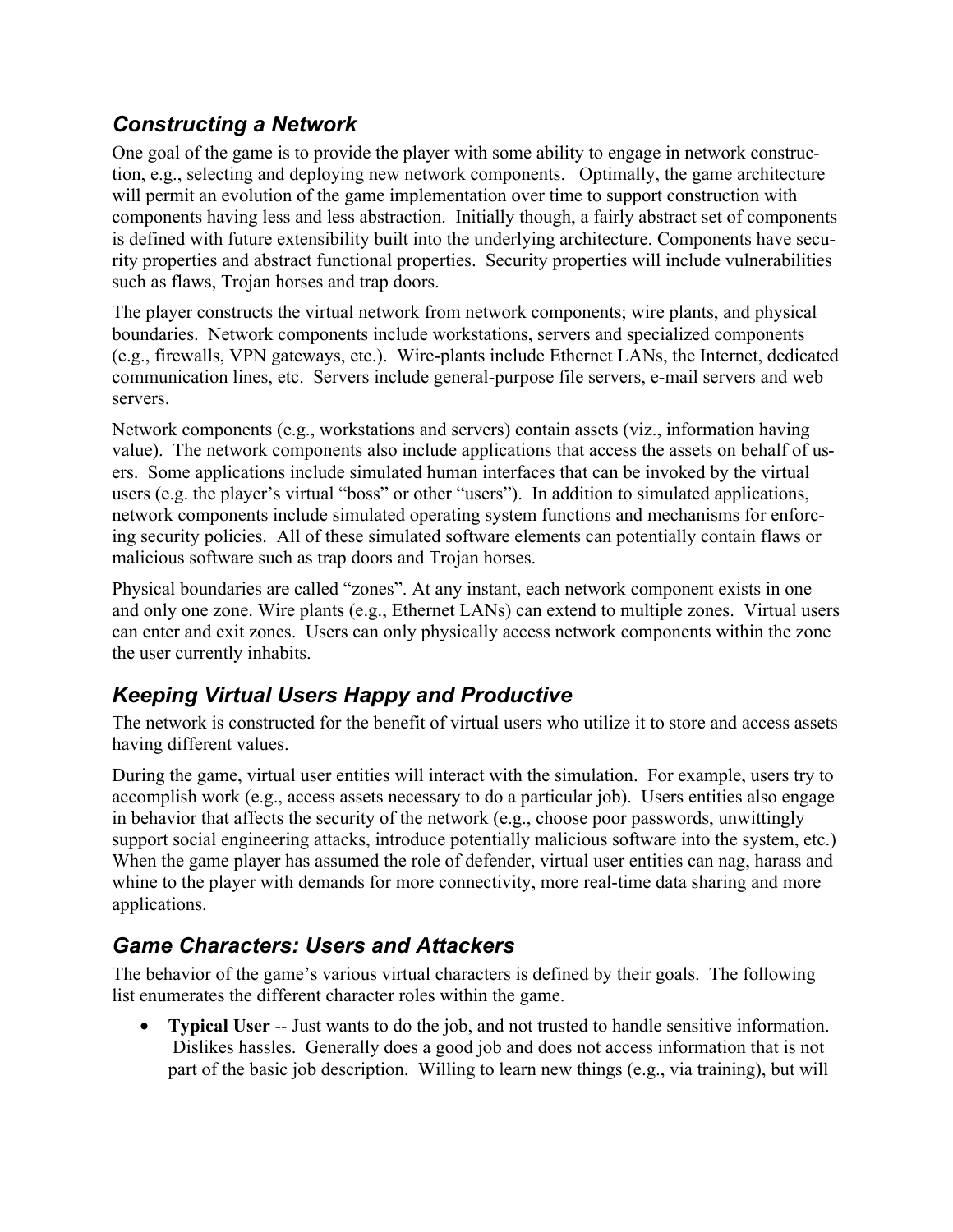find an expedient (and potentially damaging) work-around if the "right way" is not obvious and easy.

- **Trusted User** -- Generally trusted to handle sensitive information. Overall goals give this user a lot more tolerance for hassles and as willingness to learn what is needed. May need to read and modify high sensitivity data at the same time as reading low sensitivity data (e.g., from the Internet). Optimally, both types of data will be on the same physical system, permitting combined real-time processing. At a minimum, this user desires a scheme to get copies of low sensitivity data onto the physical system that processes high sensitivity data.
- **Angry User** -- Looking for ways to harm the enterprise, but the motive is spite and the user would avoid punishment in most situations. Not motivated to either expend a lot of energy to achieve damage, or to take risks that would result in getting caught and embarrassed or fired.
- **Aggressive Incompetent User** -- Not authorized to handle sensitive data, and generally will not violate a clear policy (e.g., a mandatory access control policy). However, this user's eagerness will cause the user to stretch the meaning of "discretionary" policies. The biggest problem with this user is ignorance of the user's own limitations. This user may cause damage to a lot of information that the user should not even have access to.
- **Vandal** -- Motivated by boredom, desire for attention and/or just plain technical curiosity. Not motivated to expend significant resources, but is technically capable (e.g., could author viruses or install software onto a machine to which access has been gained). Some of these characters are deliberately obnoxious and attempt to explicitly damage resources. Others simply wish to experiment and do not view their own actions as malicious, however their mere entrance into the system costs the player resources (e.g., to perform forensics to ensure no damage was done).
- **Professional Attacker** -- Motive largely driven by resource values. Often interested in clandestine attacks that cannot be traced back to the attacker's organization. Able and willing to dedicate both time and funds on the attack, e.g. to send agents to go to work for your enterprise. Getting an agent installed as one of your "trusted users" would be a big challenge, but getting an agent (or corrupting an existing user) as one of your typical users would be relatively easy. The professional is also willing to send agents to go to work for your software vendors with a goal of installing a trap door or Trojan horse into the software you use, and thus subvert your system.

## *Destroying What You Have Built: Become the Attacker*

As a defender, the primary goal of the player is to cause the simulation to reflect effects of choices on network vulnerabilities and the ability of virtual users to accomplish work. The game allows its players to see the network from antoher perspective: the player will be able to assume the role of an attacker; potentially attacking the very network constructed and defended earlier in the game. The attacker role will illustrate the effectiveness of different types of attacks against a network having various kinds of defenses. As the attacker, the player will make decisions regarding tactics (e.g., install a Trojan horse for later exploit) and will see the effectiveness (or lack thereof) of the network defenses.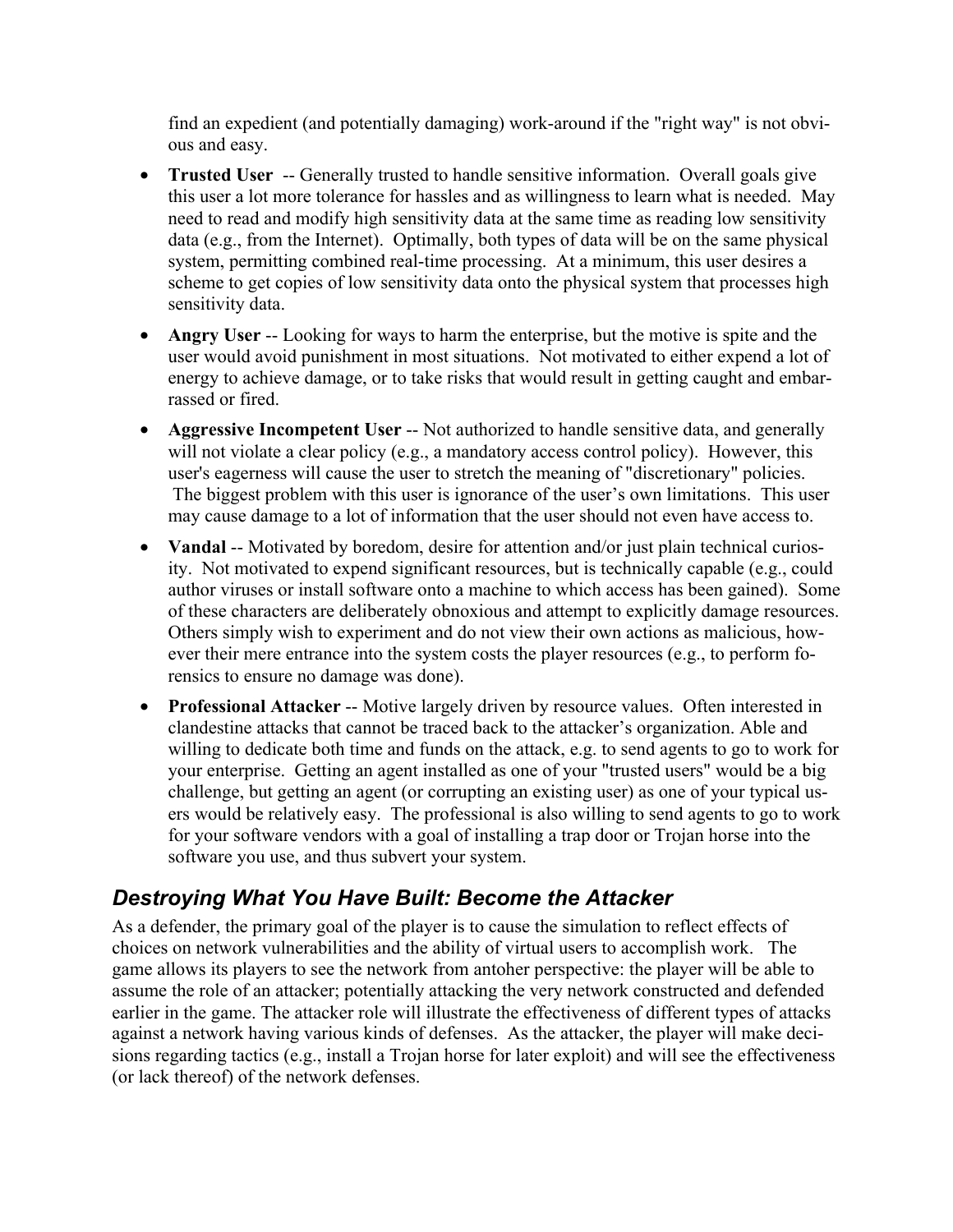# **What Are the Lessons to Be Learned?**

The game is intended to provide training and education to a fairly broad target audience. Simple lessons such as the value of non-trivial passwords and the risks of walking away from a workstation without first logging off are readily provided to any player of the game. Some of the more subtle aspects of computer security, such as the inability of firewalls to effectively constrain information flow, require the use of more sophisticated scenarios. Because future computer security professionals are an important target audience of the game, a series of scenarios have been constructed to introduce this audience to the set of lessons enumerated below.

## *An Enumeration of Lessons*

1) Computer systems (including networks of computers) can only be said to be "secure" with respect to some defined "information security policy". Therefore if those responsible for the security of the computer system do not know the information security policy, then the computer system, despite the presence of a variety of security features, is not likely to be secure.

2) An "information security policy" is not a technical or engineering document, and it is not an implementation document. Rather, an information security policy is typically a management directive that identifies the sensitivities of information and the constraints placed on people who might have access to the information (Sterne, 1990).

3) Historically, there are three kinds of information security policies:

- a. Confidentiality prevention of the unauthorized disclosure of information
- b. Integrity prevention of the unauthorized modification of information
- c. Availability prevention of the unauthorized withholding of information or resources. (This includes the unauthorized theft of computational resources since it fundamentally results in the withholding of the stolen resources from those who are paying to use them.)

4) Equal to the importance of knowing the information security policies is having assurance that the policies are in fact enforced. Dependence on technology to enforce an information security policy requires a defined level of assurance. Misplaced confidence in the security of a system is worse than having no confidence at all in its security. For example, consider the misplaced trust in a supposedly "secure" cryptographic system, such as Enigma, that was a serious contributor to the loss of World War II by the Axis powers (Kahn, 1967; Winterbothum, 1974).

5) The ability to achieve a high level of assurance that a system enforces confidentiality or integrity policies is different in kind from the challenges associated with availability policies. In general, the subjective nature of availability renders it impossible to verify to a high degree of assurance that a system possesses the quality of availability, particularly in the face of malicious software

6) Enforcement of confidentiality and integrity policies can be verified to a high degree of assurance. Enforcement of a subset of policies known as "non-discretionary" or "mandatory" policies is verifiable even in the face of malicious software. Non-discretionary policies are characterized as having precise definitions, and are both global and persistent.

7) High degrees of assurance cannot be achieved through testing and cycles of "penetrate and patch". Typical applications software and "best commercial practice" protection mechanisms will always have exploitable flaws. Patching the known flaws is necessary to deter opportunistic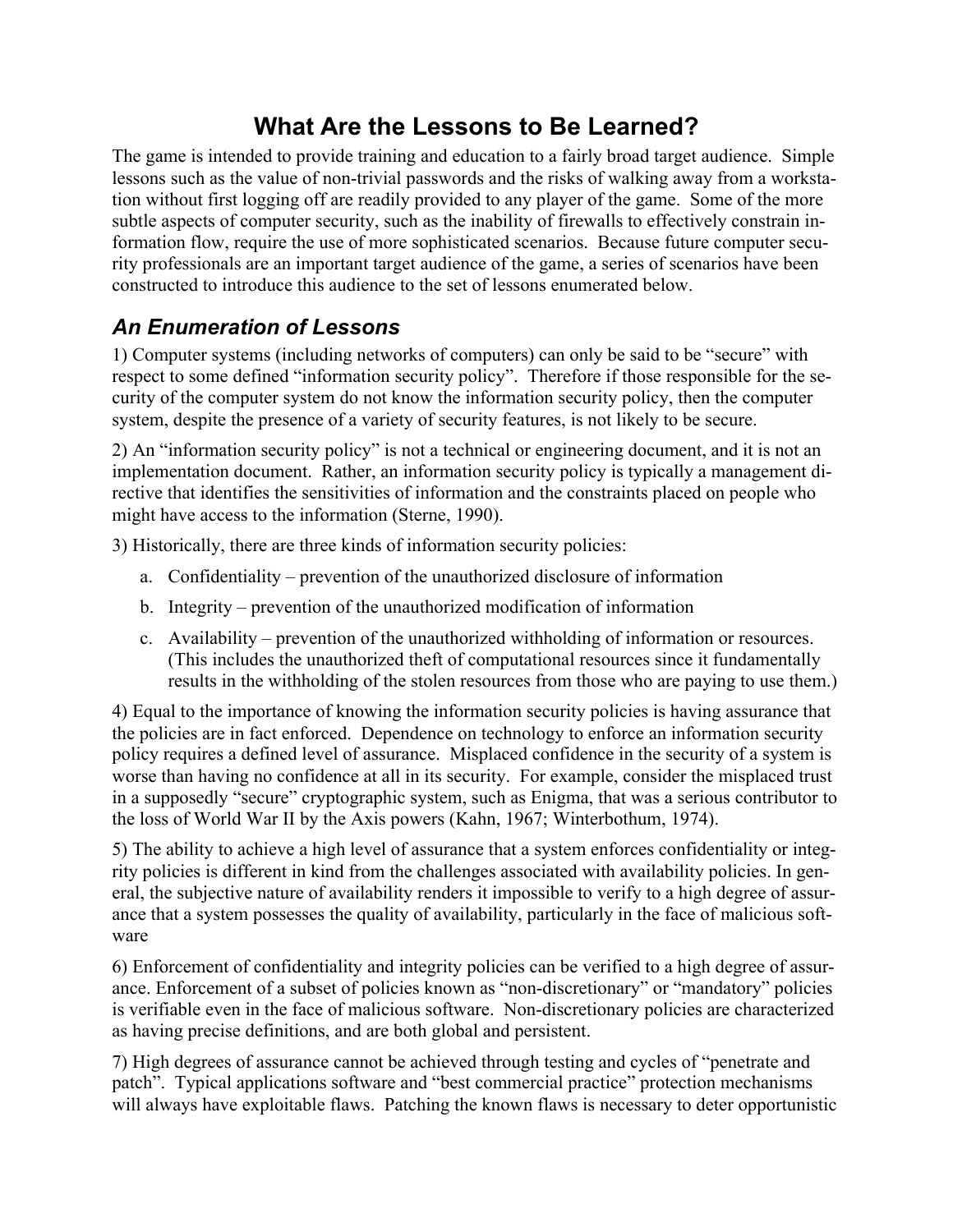attackers. Auditable designs that are free of flaws are necessary to deter motivated professionals.

8) Discretionary security policies and application policies generally are difficult to enforce in the face of malicious software, but they are effective for enforcing policies based on the user's identity or the user's role as in *role based access controls* (Ferraiolo, 1992).

9) System security engineering should ensure that, for access control policies, enforcement of mandatory policies take precedence over discretionary policies, i.e., that discretionary policy enforcement mechanisms should be unable to override the mandatory policy, regardless of discretionary permissions granted

10) Additional security requirements related to the accountability of individuals for their security-relevant actions in the computer system are required for the correct enforcement of mandatory and discretionary policies. These include such things as *identification* and *authentication*; *audit*; and *secure administration* of the system.

11) Interaction between users and protection mechanisms (e.g., authentication) requires a *trusted path* that the user can reliably invoke to ensure communication with the protection mechanism and not a malicious "spoof" of the protection mechanism. An example of such a spoof is when a user thinks that an e-mail message has been electronically signed, and yet malicious software causes an altered version of the message to be signed.

12) Encryption can provide supporting functions such as communications security, however there are limitations to the problems that can be solved by encryption. In addition, use of encryption introduces the need to manage encryption keys and reliably process the data and keys, and this often results in subtle vulnerabilities.

13) The security policy must address the potential of "indirect access", which is access that occurs outside of the perimeter of the secure computer system. This includes information that is exported from (e.g., printouts, graphic images, etc.) and imported (e.g., data, programs, software updates, etc.) to the system. For example, a system handling highly sensitive information could routinely release certain images (e.g., satellite photographs) for consumption by non-sensitive systems. Malicious software on the sensitive system could encode highly sensitive information into the image without visibly altering the image (Kurak, 1992). In response, the security policy may require assurance that released images are bit-for-bit identical to the original image acquired by the sensitive system.

## *Malicious Software*

The lessons enumerated above include distinctions between mechanisms that are effective in the face of malicious software, and those that are not effective. A significant value of the game is its ability to illustrate the power and risks of malicious software.

Computers do as they are told. This is achieved through the execution of "programs" consisting of logical instructions. The author of the program tells the computer what to do. Attackers can author programs that execute as "malicious software". Two general forms of malicious software are Trojan horses and trap doors. A Trojan horse is typically included as part of what appears to be a "friendly" application program. Examples include viruses, worms, and logic bombs. A Trojan horse is often designed to provide the attacker with unauthorized access to information using the user's own authorizations while providing an apparently useful function. A software trap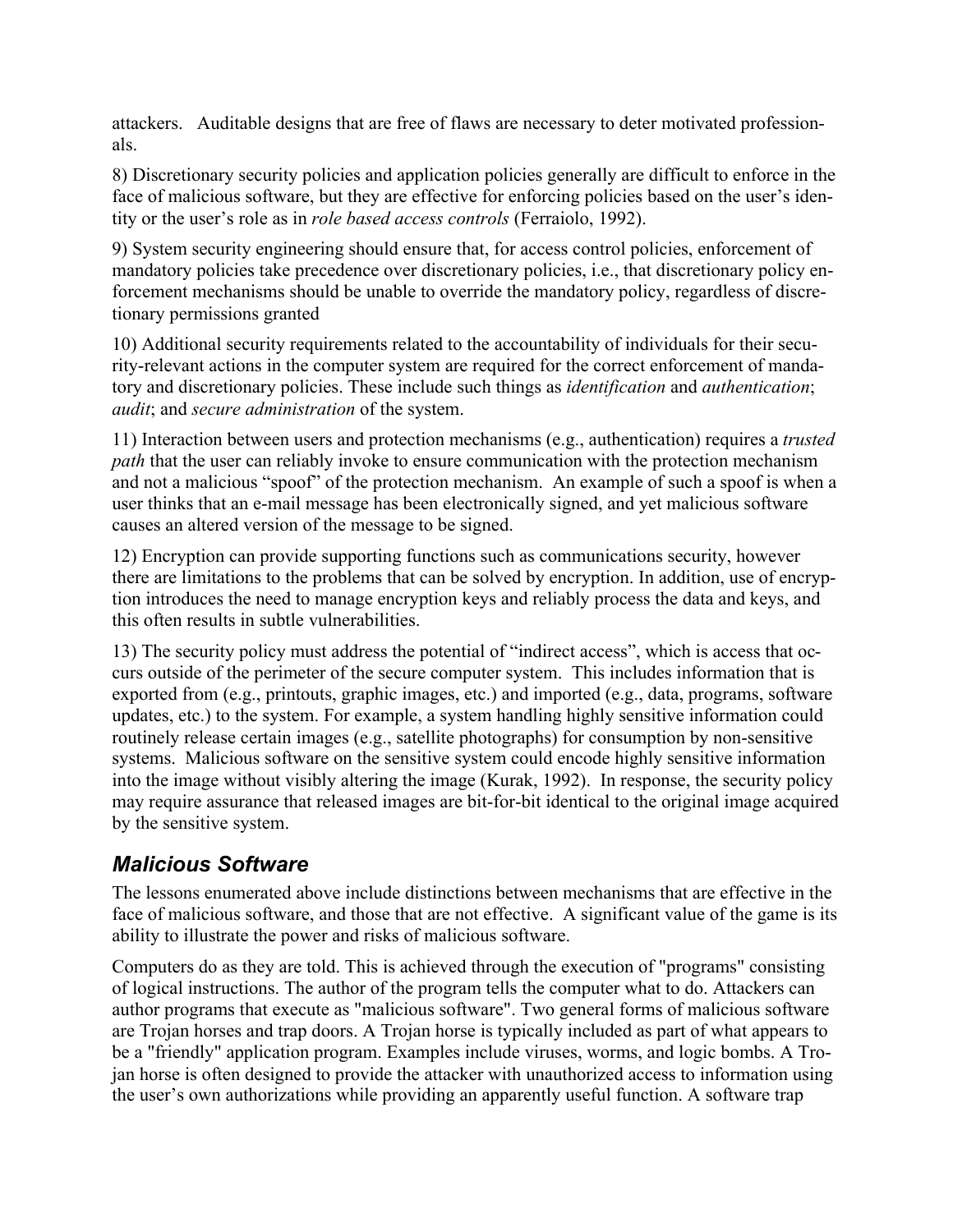door is typically included in programs that otherwise provide some form of access control (e.g., the underlying mechanism that determines if a given user is authorized to access specific data). By design, trap doors are often triggered by unique data (e.g., an obscure character string), resulting in unmediated access by the attacker to the system resources. Trojan horses and trap doors can be designed to be practically undetectable. Most computer systems have little or no protection against a well-motivated attacker's use of malicious software thwart security policy enforcement. Most of the "trusted" or "secure" versions of mainstream vendor operating systems are not designed to counter this type of threat. Even when these vendors have the security of their products evaluated, they do so at low levels of assurance -- well below that needed to counter malicious software. The risks associated with malicious software should be considered when selecting the minimum assurance that a given security policy is correctly enforced.

The value of the assets protected in a player's enterprise will increase as successful play proceeds. In parallel, the threat of attack by professional adversaries using carefully constructed, clandestine malicious software increases. The player must make choices with respect to network topology and security mechanisms (and their assurance) that will be effective in preventing defeat by malicious software.

The player will have to navigate within environment shaped by two very different, yet valid worldviews:

- 1. While there is no such thing as "perfect security", computer systems can usually be protected by a combination of firewalls, anti-virus, intrusion detection, hardening, and monitoring.
- 2. Any system whose security depends on a combination of firewalls, anti-virus, intrusion detection, hardening and monitoring should not be used to protect critical resources when an adversary has a strong motive to compromise the resources.

## *Game Strategies*

The first (and recurring) lesson the player must learn is that security policy must be understood: what resources are being protected, and from whom are

server Sensitive Data Network **Natural** Server **Figure 2: Physically Isolated Networks**

they being protected? Once the player understands the value (sensitivity) of the resources (information), the player makes choices that affect the protection of the information in accordance with the security policy.

# **Game Play Considerations**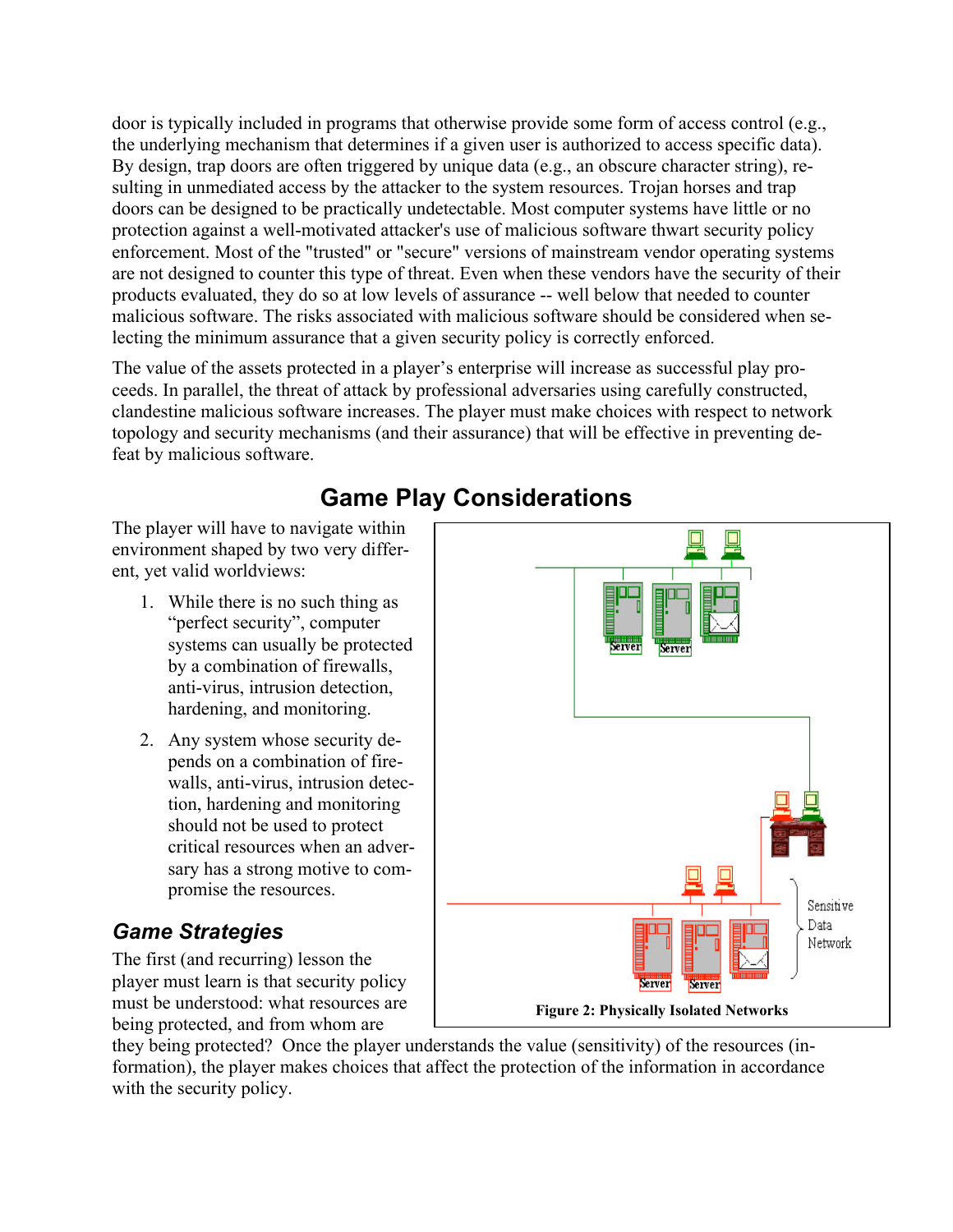The single most important set of decisions the player makes involves the prevention of direct or indirect access to highly sensitive information by those who are not authorized to access such information. The task of the player is to construct the network so that the work factor required to attack it via technical mechanisms will exceed that possible through other avenues, e.g. social engineering or traditional espionage. Whenever presented with a valuable target and an opportunity, professional attackers (e.g., spies, industrial espionage agents, etc.) will employ tools such as malicious software to compromise the sensitive information. Separating highly sensitive information onto a physically isolated network (i.e., the "Sensitive Data Network" illustrated in Figure 2) is one solution that avoids massive losses, however it leads to operational inefficiencies and virtual user complaints due to an inability to share information across sensitivities in real time. An alternate solution that prevents massive loss while permitting controlled sharing involves the use of components that enforce a mandatory access control policy with a high degree of assurance. The challenge with this alternative is a considerable lack of availability of compliant products. A variety of other alternatives are available to the player -- each advertised as enabling controlled sharing of data in real-time while protecting highly sensitive information -- but each of these alternatives results in massive loss at the hands of suitably motivated professional attackers. Within the general scope of protecting highly sensitive information, the player can make a number of supporting policy choices related to cryptography, user authentication, physical controls and audit. Proper choices must be made in these areas in order to coherently protect the highly sensitive information, however no combination of choices regarding these supporting policies can counter wrong choices on basic access controls (e.g., the use of a low assurance product to enforce a mandatory access control policy for the protection of highly sensitive data).

Quantitatively, most of the choices made by the player have little to do with protecting highly sensitive information from people who should be constrained from accessing such information. Operational goals (e.g., an employee's ability to efficiently do work) drastically limit the scope of information that can be properly handled as if it were highly sensitive. Information whose sensitivity is moderate to low is placed on a "Non-sensitive Data Network" that provides access to great numbers of people using a range application programs. This is a natural result of people wanting to share information with the least possible interference. As a result, a good deal of information that is somewhat sensitive is placed on a network whose security depends on firewalls, intrusion detection, anti-virus and other fundamentally weaker techniques. Nevertheless, this is a viable strategy because: 1) the value of the information does not strongly motivate professional attackers; 2) compromise of the information does not result in massive loss to the enterprise; and 3) it supports easy sharing and access to information for those people who need it to do their jobs. Of course, this only succeeds if the truly highly sensitive information is kept on a physically separate Sensitive Data Network (that might be interconnected to the Non-sensitive Data Network via components having high assurance mandatory access controls). The low-tomoderately sensitive information does need protection, because all potential users are not authorized to access all of the data on these networks. Successfully protecting this information requires the player to make a lot of choices, particularly when the information is potentially accessible to large numbers of users (e.g., via direct or indirect connections to the Internet). Although, none of these choices will significantly reduce the professional attacker's ability to compromise this information, poor choices result in loss due to vandalism, disgruntled employees, incompetence and professionals willing to glean moderately valuable information from weakly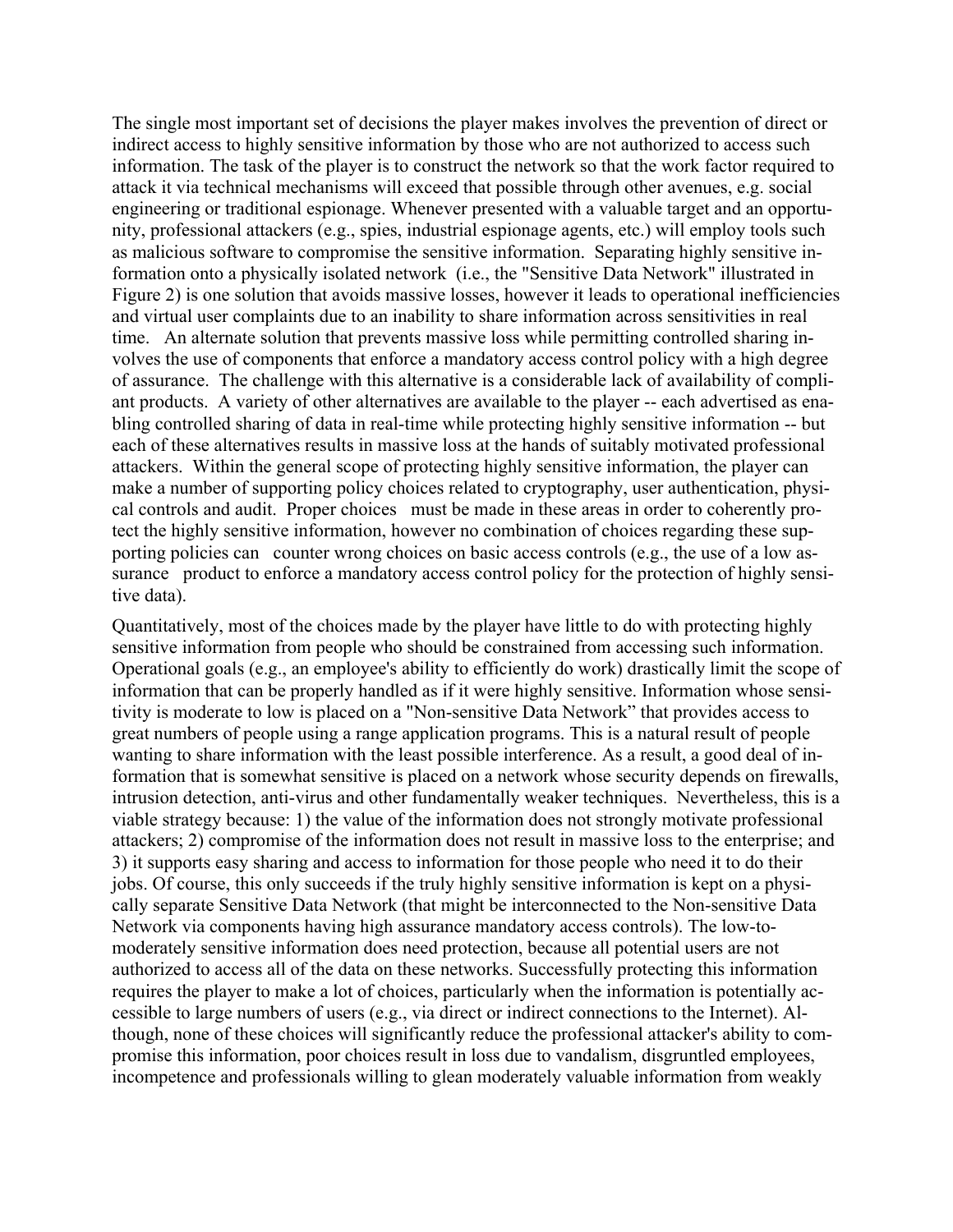protected systems. Due to the nature of the policies and mechanisms, there are really no truly "correct" choices, so the incidence of vandalism and such is never completely eliminated.

Some of the choices the player makes towards protecting information on the Non-sensitive Data Network involve security concepts such as discretionary access controls, user authentication, audit and communications security concepts including cryptography. Other player decisions and actions may relate to ensuring that application programs are protected from unexpected input data, resulting in malicious or otherwise unintended behavior by the application itself.

At least as important as (if not more important than) the technical solutions chosen by the player are the choices related to communicating with virtual users. Understanding how the system users access information, training users, coordinating changes and being aware of what features users introduce into the system are critical to keeping virtual users happy, productive and relatively free of disaster. In addition, users must apply the procedures necessary to complement the technical security mechanisms, and this requires both user awareness and training.

Once the basics of the game are mastered, game-play converges on distinctions between "highly sensitive" information and "moderately sensitive" information. This is where the most costly losses can occur. Moving moderate-to-highly sensitive information to the Sensitive Data Network results in less information compromised by professional attackers. However, if there are limited means of sharing data in real-time across the networks, user productivity suffers. On the other hand, leaving borderline highly sensitive information on the Non-sensitive Data Network and improving its protections beyond some basic level will consume considerable resources (the player's budget) and only achieve modest gains in real security. A significant lesson in this part of the game is that attempts to create a "protected intranet" for "moderately sensitive" information through the use of firewalls will fail to protect the information from professional attackers who employ malicious software. On the other hand, actually creating a third, "Semi-Sensitive Data Network" can succeed if the interconnections with other networks adhere to the security policy and are enforced with a high degree of assurance. But again, such choices can adversely effect the ability to share data in real-time.

Protecting data within the Sensitive Data Network from people who are authorized to access the Sensitive data network, but not necessarily all of the information contained therein, is a different facet of the game. Here, authentication, audit and discretionary access control mechanisms are used to enforce a discretionary access control policy. Also, there are potentially well-motivated malicious insiders who try to amass a large body of the highly sensitive information with seriously hostile intent (e.g., to sell to competitors). Most protection mechanisms deployed to thwart this activity are defeated if the motive is strong enough. Here the only successful solution may be the recognition of an even more granular mandatory policy, which will require additional enforcement mechanisms in the form of additional separate networks and/or components providing high assurance mandatory access controls.

The most substantial variation on the game is the introduction of mandatory data integrity policies. Initially in the game, the meaning of "highly sensitive" relates to the confidentiality of the information, i.e., the information is valuable because it is a secret such as a proprietary manufacturing process. Within a single network (e.g., the Non-sensitive Data Network) integrity issues arise in the context of a discretionary policy (e.g., someone mistakenly, or deliberately, alters someone else's data). Enforcing a mandatory integrity policy introduces new challenges. While it remains the case that much can be achieved by separating the highly sensitive informa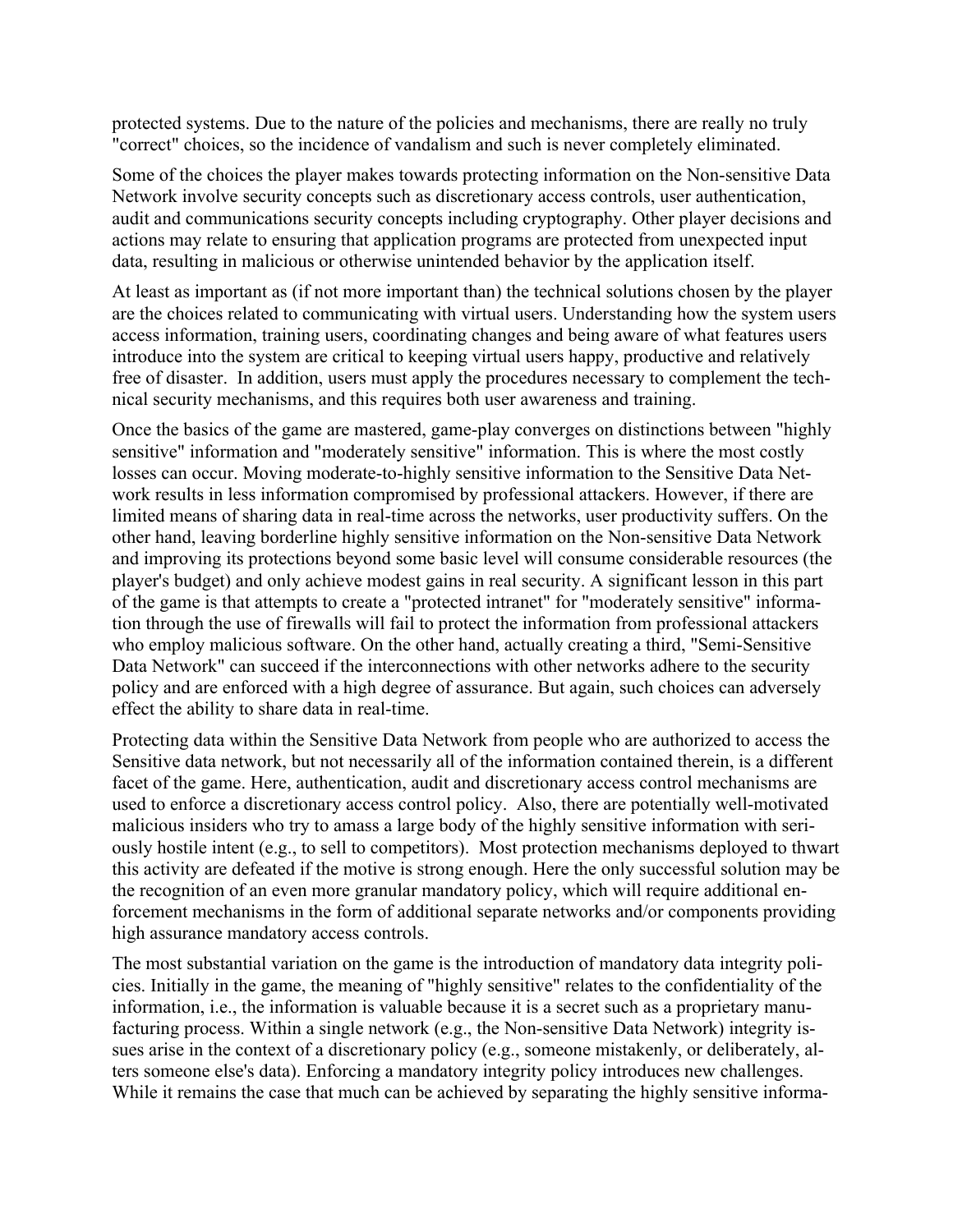tion onto a distinct Sensitive Data Network, the set of people with potential access to the information now grows to include each author of software and data resident on that network.

## *Introducing Integrity Policies*

Protecting secrets within a computer system is hard when faced with malicious software. Protecting the integrity of critical systems and data is arguably very much harder. To maintain confidentiality, the system can be physically isolated with only authorized people permitted physically access to it, as is done in "system high" or "dedicated mode" processing. On such a physically isolated system, software of dubious origins can be installed and executed without fear that the system will pass secrets to unauthorized users because their are none. But, if the integrity of data is of concern, then one must think about who wrote the software you are running, and who provided all of the data that enters your system. The player can ensure that only authorized people physically access high integrity systems, but, if so designed, the application and operating system software of unknown origin can modify data independent of the desires of the authorized users. Who wrote the software for the laptop? Who wrote the software in critical military systems? Techniques that counter subversion of secrecy policies (e.g., physically separate networks) are not always sufficient for countering the subversion of integrity policies.

For a relatively modest investment, an enemy can design, implement and field software to share in the control of a variety of different critical systems ranging from aircraft carriers to water treatment plants to electrical power distribution facilities. The problem is not one of "software safety" or "software reliability". A serious threat is deliberate design choices made by adversaries to alter the behavior of the system (Anderson, 2002). Briefly consider the fundamentals of method, opportunity and motive:

- Means: writing compact, obscure, data-driven software that performs complex operations is a fairly common skill.
- Opportunity: commercial off-the-shelf software. Go to work for a vendor and implement your own features. A recent version of the Excel spreadsheet program contains a flight simulator game triggered by an obscure keystroke sequence. No amount of testing performed by the vendor or the buyer could detect a small, well crafted, and obfuscated artifice.
- Motive: we hardly need reminding that there are relatively sophisticated groups willing to invest a lot to cause massive damage.

It may be that critical systems are controlled by carefully designed software built by reliable programmers. But in many cases this high integrity software shares the network with software that literally could have come from anywhere. The most egregious examples are high integrity critical programs that run on top of bloated commercial operating systems having no end of security flaws and tens of thousands of different authors employed by scores of different enterprises. Who wrote these operating systems? The game will include scenarios that illustrate the risks and countermeasures to the subversion threat to integrity policies. These risks are mitigated by use of high-assurance integrity enforcement mechanisms together with the use of high integrity applications for the input and modification of high integrity data (Irvine, 2002).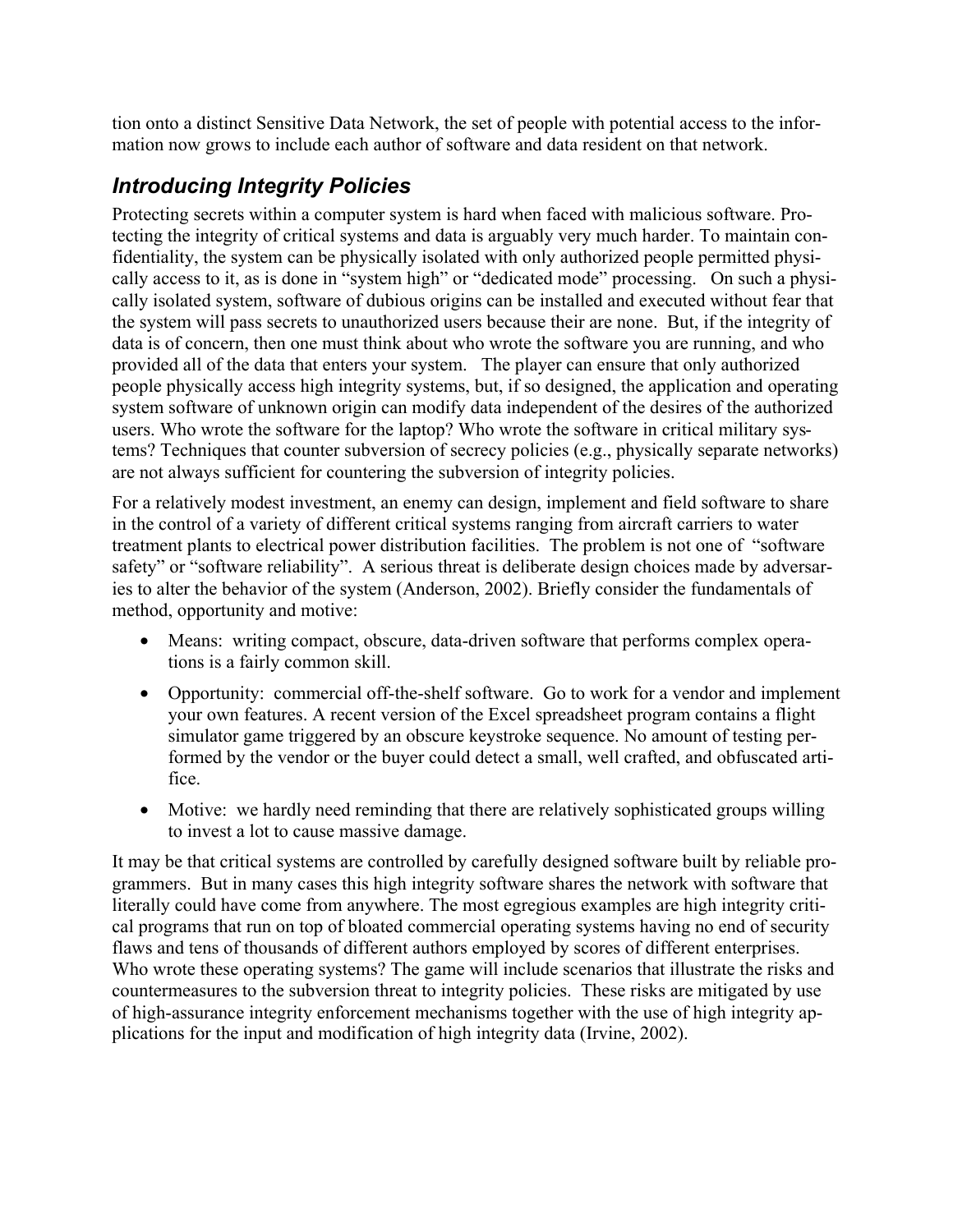#### *Assessing the Player's Success*

During the game, the player's success is reflected in terms of how well the enterprise is doing (e.g., using a metric of dollars.) The player can query the "thoughts" of individual virtual users to view the user's level of happiness and current complaints and desires, such as: "I sure would like more convenient Internet access." After game play has completed, the player experiences a debriefing in which the player choices are critiqued by the system. To facilitate education and training, scenarios can be narrowly constructed to focus on specific topics. Lessons that should be learned in earlier scenarios can be incorporated into subsequent scenarios to gauge the player's ability to apply lessons learned to new situations.

## **Conclusion**

CISR has concluded that an entertaining game for effectively teaching fundamentals of computer security can be built and is currently constructing such a game. This paper describes the abstract components of the resource management simulation. The game can be played in either of two modes: attack and defend. In each, the player makes choices with respect to security mechanisms and must interact with a set of virtual entities. When played in defensive mode, success is defined as profitable running of an Internet-connected enterprise, while offensive mode allows the player to understand the adverse impact of malicious activity.

We have provided a high level description of the network topologies to be presented by the game and have discussed important teaching objectives associated with the game. The game has been designed to be extensible. Its initial version will be restricted to single players. A subsequent version of the game permitting multiple players and advanced use of mobile computing resources is planned. Our intent is to construct the game such that it can be tailored to particular teaching objectives and will present interfaces that can be used to add supplementary educational materials as well as student assessment tools. Whether the significant investment in a game has resulted in a high payoff in education, training, and awareness regarding information assurance concepts will be the subject of additional research following its release.

## **References**

- Anderson, E. (2002, March). A Demonstration of the Subversion Threat: Facing a Critical Responsibility in the Defense of Cyberspace. Masters Thesis. Monterey, CA: Naval Postgraduate School.
- Bishop, M. (2003). Computer Security, Boston, MA: Addison-Wesley.
- Brinkley, D.L. and Schell, R.R. (1995). Concepts and Terminology for Computer Security. *Information Security*. ed. Abrams, Jajodia, and Podell. Los Alamitos: IEEE Computer Society Press. Retrieved November 21, 2002 from World Wide Web http://www.acsac.org/secshelf/book001/02.pdf
- GAO. (2002). *Computer Security Progress Made, But Critical Federal Operations and Assets Remain at Risk.* Retrieved November 21, 2002 from the World Wide Web http://www.gao.gov/new.items/d02490t.pdf
- Ferraiolo, D., and Kuhn, R. (1992, October). Role-Based Access Controls, *Proceedings of the 15th National Computer Security Conference*, Baltimore, MD: National Institute of Standards and Technology, 554-563.
- Ham, T. (2000, March 15). *Take a walk on the virtual side of life*. Retrieved November 21, 2002 from World Wide Web http://www.usatoday.com/life/cyber/tech/review/games/cgg152.htm
- Irvine, C. and Levin, T.(2001, July). Teaching Security Engineering Principles. *Proceedings Second World Conference on Information Security Education*, Perth, Australia, 113-127.